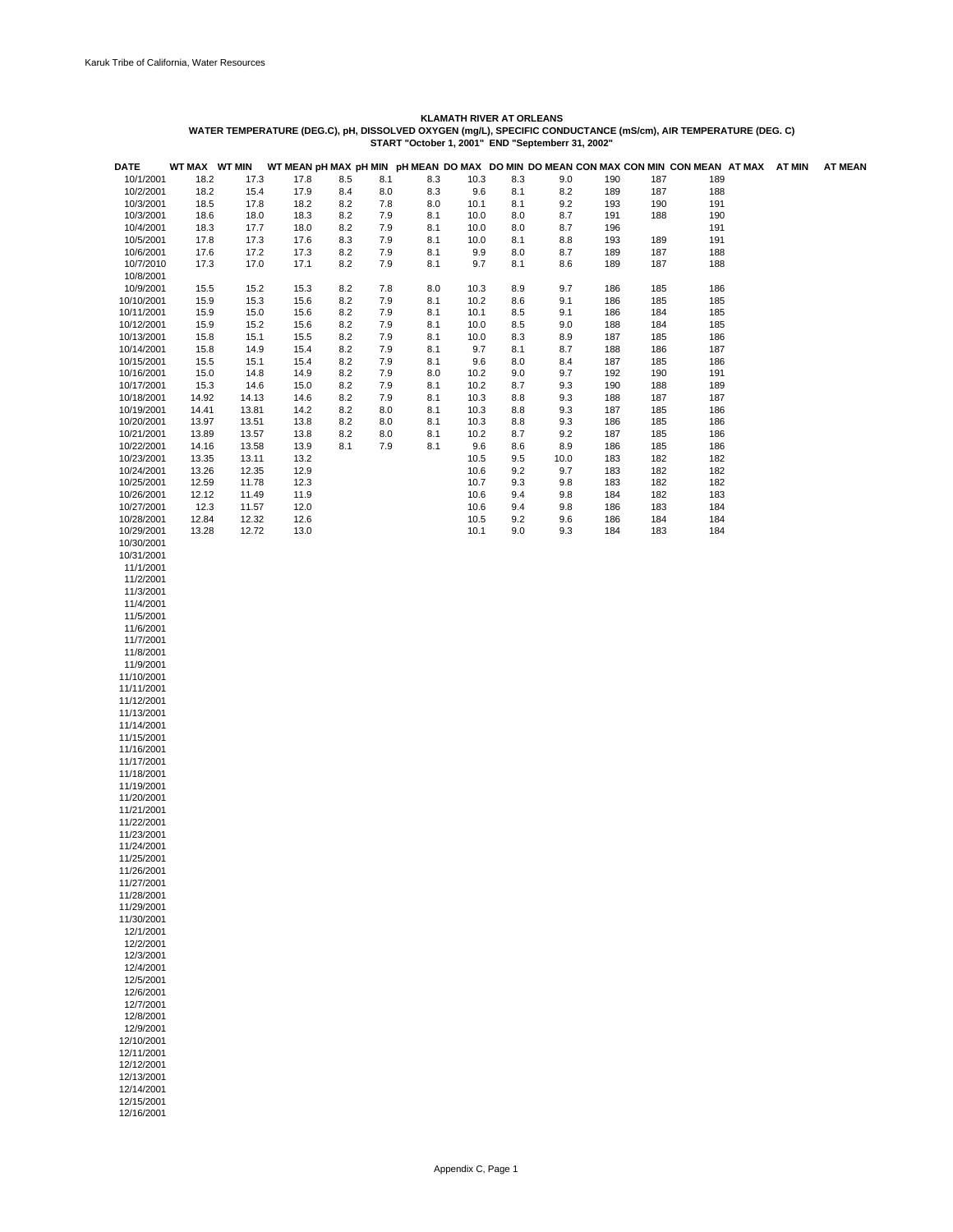| <b>DATE</b> | WT MAX WT MIN |      |          |     |     |     |      |      |      |     |     | WT MEAN pH MAX pH MIN pH MEAN DO MAX DO MIN DO MEAN CON MAX CON MIN CON MEAN AT MAX AT MIN |  | <b>AT MEAN</b> |
|-------------|---------------|------|----------|-----|-----|-----|------|------|------|-----|-----|--------------------------------------------------------------------------------------------|--|----------------|
| 12/17/2001  |               |      |          |     |     |     |      |      |      |     |     |                                                                                            |  |                |
| 12/18/2001  |               |      |          |     |     |     |      |      |      |     |     |                                                                                            |  |                |
| 12/19/2001  |               |      |          |     |     |     |      |      |      |     |     |                                                                                            |  |                |
|             |               |      |          |     |     |     |      |      |      |     |     |                                                                                            |  |                |
| 12/20/2001  |               |      |          |     |     |     |      |      |      |     |     |                                                                                            |  |                |
| 12/21/2001  |               |      |          |     |     |     |      |      |      |     |     |                                                                                            |  |                |
| 12/22/2001  |               |      |          |     |     |     |      |      |      |     |     |                                                                                            |  |                |
| 12/23/2001  |               |      |          |     |     |     |      |      |      |     |     |                                                                                            |  |                |
| 12/24/2001  |               |      |          |     |     |     |      |      |      |     |     |                                                                                            |  |                |
| 12/25/2001  |               |      |          |     |     |     |      |      |      |     |     |                                                                                            |  |                |
| 12/26/2001  |               |      |          |     |     |     |      |      |      |     |     |                                                                                            |  |                |
| 12/27/2001  |               |      |          |     |     |     |      |      |      |     |     |                                                                                            |  |                |
| 12/28/2001  |               |      |          |     |     |     |      |      |      |     |     |                                                                                            |  |                |
| 12/29/2001  |               |      |          |     |     |     |      |      |      |     |     |                                                                                            |  |                |
| 12/30/2001  |               |      |          |     |     |     |      |      |      |     |     |                                                                                            |  |                |
| 12/31/2001  |               |      |          |     |     |     |      |      |      |     |     |                                                                                            |  |                |
| 1/1/2002    |               |      |          |     |     |     |      |      |      |     |     |                                                                                            |  |                |
| 1/2/2002    |               |      |          |     |     |     |      |      |      |     |     |                                                                                            |  |                |
| 1/3/2002    |               |      |          |     |     |     |      |      |      |     |     |                                                                                            |  |                |
| 1/4/2002    |               |      |          |     |     |     |      |      |      |     |     |                                                                                            |  |                |
| 1/5/2002    |               |      |          |     |     |     |      |      |      |     |     |                                                                                            |  |                |
| 1/6/2002    |               |      |          |     |     |     |      |      |      |     |     |                                                                                            |  |                |
| 1/7/2002    |               |      |          |     |     |     |      |      |      |     |     |                                                                                            |  |                |
|             |               |      |          |     |     |     |      |      |      |     |     |                                                                                            |  |                |
| 1/8/2002    |               |      |          |     |     |     |      |      |      |     |     |                                                                                            |  |                |
| 1/9/2002    |               |      |          |     |     |     |      |      |      |     |     |                                                                                            |  |                |
| 1/10/2002   |               |      |          |     |     |     |      |      |      |     |     |                                                                                            |  |                |
| 1/11/2002   |               |      |          |     |     |     |      |      |      |     |     |                                                                                            |  |                |
| 1/12/2002   |               |      |          |     |     |     |      |      |      |     |     |                                                                                            |  |                |
| 1/13/2002   |               |      |          |     |     |     |      |      |      |     |     |                                                                                            |  |                |
| 1/14/2002   |               |      |          |     |     |     |      |      |      |     |     |                                                                                            |  |                |
| 1/15/2002   |               |      |          |     |     |     |      |      |      |     |     |                                                                                            |  |                |
| 1/16/2002   |               | 4.34 | 5.1      | 7.7 | 7.6 | 7.6 |      |      |      | 127 | 126 | 126                                                                                        |  |                |
| 1/17/2002   | 4.85          | 4.19 | 4.5      | 7.8 | 7.7 | 7.8 |      |      |      | 130 | 127 | 128                                                                                        |  |                |
| 1/18/2002   | 4.61          |      | 4<br>4.2 | 7.8 | 7.8 | 7.8 |      |      |      | 132 | 130 | 131                                                                                        |  |                |
| 1/19/2002   | 4.79          | 4.28 | 4.5      | 7.9 | 7.8 | 7.9 |      |      |      | 135 | 132 | 133                                                                                        |  |                |
| 1/20/2002   | 5.64          | 4.86 | 5.2      | 7.9 | 7.9 | 7.9 |      |      |      | 136 | 131 | 135                                                                                        |  |                |
| 1/21/2002   | 5.77          | 5.16 | 5.4      | 7.9 | 7.8 | 7.9 |      |      |      | 132 | 127 | 129                                                                                        |  |                |
| 1/22/2002   | 5.41          | 5.05 | 5.2      | 7.9 | 7.8 | 7.9 |      |      |      | 141 | 132 | 137                                                                                        |  |                |
| 1/23/2002   | 5.48          | 4.97 | 5.2      | 7.9 | 7.9 | 7.9 |      |      |      | 143 | 141 | 142                                                                                        |  |                |
| 1/24/2002   |               | 5.08 | 5.9      | 7.6 |     | 7.5 | 11.9 |      | 11.6 | 148 | 148 | 148                                                                                        |  |                |
| 1/25/2002   | 5.79          | 5.22 | 5.5      | 7.7 | 7.6 | 7.7 | 11.7 | 11.5 | 11.6 | 148 | 133 | 141                                                                                        |  |                |
|             | 5.81          | 4.94 | 5.3      | 7.8 | 7.7 | 7.8 | 11.9 | 11.5 | 11.7 | 137 |     | 135                                                                                        |  |                |
| 1/26/2002   |               |      |          |     |     |     |      |      |      |     | 133 |                                                                                            |  |                |
| 1/27/2002   | 5.12          | 4.47 | 4.8      | 7.8 | 7.8 | 7.8 | 12.0 | 11.7 | 11.9 | 143 | 137 | 140                                                                                        |  |                |
| 1/28/2002   | 4.81          | 3.98 | 4.3      | 7.8 | 7.8 | 7.8 | 12.2 | 11.8 | 12.0 | 146 | 143 | 144                                                                                        |  |                |
| 1/29/2002   |               | 3.31 | 4.4      | 8.0 | 7.8 | 7.8 | 12.4 | 9.4  | 12.1 | 146 | 146 | 146                                                                                        |  |                |
| 1/30/2002   |               | 3.3  | 4.0      | 7.9 | 7.8 | 7.8 | 10.6 | 10.6 | 10.6 | 151 | 150 | 151                                                                                        |  |                |
| 1/31/2002   | 4.51          | 3.68 | 4.0      | 8.0 | 7.9 | 7.9 | 13.0 | 12.8 | 12.9 | 152 | 151 | 151                                                                                        |  |                |
| 2/1/2002    | 5.5           | 4.54 | 4.9      | 8.0 | 8.0 | 8.0 | 12.8 | 12.4 | 12.6 | 153 | 152 | 152                                                                                        |  |                |
| 2/2/2002    | 6.09          | 5.46 | 5.6      | 8.0 | 8.0 | 8.0 | 12.4 | 12.2 | 12.3 | 156 | 153 | 155                                                                                        |  |                |
| 2/3/2002    | 6.13          | 5.34 | 5.7      | 8.1 | 8.0 | 8.0 | 12.5 | 12.1 | 12.3 | 157 | 155 | 156                                                                                        |  |                |
| 2/4/2002    | 5.82          | 5    | 5.3      | 8.1 | 8.0 | 8.0 | 12.5 | 12.1 | 12.3 | 158 | 157 | 157                                                                                        |  |                |
| 2/5/2002    | 5.21          | 4.91 | 5.1      | 8.1 | 8.0 | 8.1 | 12.6 | 12.3 | 12.4 | 158 | 157 | 158                                                                                        |  |                |
| 2/6/2002    | 5.8           | 5.25 | 5.6      | 8.1 | 8.0 | 8.0 | 12.4 | 12.0 | 12.1 | 158 | 144 | 154                                                                                        |  |                |
| 2/7/2002    | 6.12          | 5.57 | 5.8      | 8.0 | 7.9 | 7.9 | 12.5 | 11.9 | 12.2 | 143 | 113 | 122                                                                                        |  |                |
| 2/8/2002    | 6.23          | 5.79 | 6.0      | 8.0 | 7.9 | 7.9 | 12.4 | 12.2 | 12.2 | 130 | 116 | 124                                                                                        |  |                |
| 2/9/2002    | 6.29          | 5.71 | 6.0      | 8.0 | 8.0 | 8.0 | 12.3 | 12.0 | 12.2 | 136 | 130 | 133                                                                                        |  |                |
| 2/10/2002   | 6.37          | 5.81 | 6.0      | 8.1 | 8.0 | 8.0 | 12.3 | 12.0 | 12.1 | 142 | 137 | 139                                                                                        |  |                |
| 2/11/2002   | 6.61          | 6.01 | 6.2      | 8.1 | 8.0 | 8.0 | 12.1 | 11.9 | 12.0 | 145 | 142 | 143                                                                                        |  |                |
| 2/12/2002   |               | 6.41 | 6.7      | 8.1 | 8.0 | 8.0 | 11.9 |      | 11.7 | 149 | 145 | 147                                                                                        |  |                |
| 2/13/2002   |               | 6.57 | 7.6      | 8.0 | 7.9 | 7.9 | 12.0 |      | 11.7 | 147 | 146 | 147                                                                                        |  |                |
| 2/14/2002   |               | 6.24 |          |     |     |     |      |      |      | 148 |     |                                                                                            |  |                |
|             | 7.18          |      | 6.6      | 8.1 | 7.9 | 8.0 | 12.0 | 11.5 | 11.7 |     | 147 | 147                                                                                        |  |                |
| 2/15/2002   | 7.28          | 6.48 | 6.7      | 8.1 | 8.0 | 8.0 | 11.8 | 11.6 | 11.7 | 148 | 147 | 147                                                                                        |  |                |
| 2/16/2002   | 7.51          | 6.9  | 7.2      | 8.1 | 8.0 | 8.1 | 11.7 | 11.3 | 11.5 | 148 | 147 | 147                                                                                        |  |                |
| 2/17/2002   | 7.46          | 7.03 | 7.2      | 8.2 | 8.0 | 8.1 | 11.7 | 11.3 | 11.5 | 148 | 147 | 147                                                                                        |  |                |
| 2/18/2002   | 7.65          | 7.36 | 7.5      | 8.2 | 8.0 | 8.1 | 11.6 | 11.3 | 11.4 | 148 | 143 | 147                                                                                        |  |                |
| 2/19/2002   | 7.52          | 7.19 | 7.4      | 8.1 | 7.9 | 8.0 | 11.8 | 11.4 | 11.6 | 143 | 106 | 125                                                                                        |  |                |
| 2/20/2002   | 8.23          | 7.55 | 7.8      | 8.0 | 7.8 | 7.9 | 11.8 | 11.6 | 11.7 | 110 | 102 | 105                                                                                        |  |                |
| 2/21/2002   | 8.4           | 8.03 | 8.3      | 8.0 | 7.9 | 7.9 | 11.6 | 11.4 | 11.5 | 113 | 110 | 112                                                                                        |  |                |
| 2/22/2002   | 8.48          | 7.98 | 8.3      | 8.0 | 7.9 | 8.0 | 11.6 | 11.2 | 11.4 | 115 | 109 | 113                                                                                        |  |                |
| 2/23/2002   | 8.11          | 7.67 | 7.8      | 8.0 | 7.9 | 8.0 | 11.8 | 11.5 | 11.6 | 116 | 108 | 111                                                                                        |  |                |
| 2/24/2002   | 8.17          | 7.06 | 7.6      | 8.0 | 7.9 | 8.0 | 12.0 | 11.5 | 11.7 | 122 | 116 | 120                                                                                        |  |                |
| 2/25/2002   | 7.43          | 6.87 | 7.1      | 8.1 | 8.0 | 8.0 | 12.0 | 11.7 | 11.8 | 127 | 122 | 124                                                                                        |  |                |
| 2/26/2002   |               | 7.21 | 8.4      | 8.1 |     | 7.9 | 11.8 |      | 11.4 | 129 | 127 | 128                                                                                        |  |                |
| 2/27/2002   |               | 7.18 | 8.0      | 7.8 | 7.6 | 7.7 | 11.9 |      | 11.6 | 125 | 114 | 124                                                                                        |  |                |
| 2/28/2002   | 7.56          | 6.42 | 6.9      | 7.9 | 7.8 | 7.8 | 12.2 | 11.6 | 11.8 | 126 | 125 | 126                                                                                        |  |                |
| 3/1/2002    | 6.85          | 6.15 | 6.5      | 8.0 | 7.8 | 7.9 | 12.2 | 11.8 | 12.0 | 129 | 126 | 127                                                                                        |  |                |
| 3/2/2002    | 6.87          | 6.3  | 6.5      | 8.0 | 7.8 | 7.9 | 12.2 | 11.8 | 12.0 | 132 | 129 | 130                                                                                        |  |                |
| 3/3/2002    | 7.23          | 6.65 | 6.8      | 8.0 | 7.9 | 7.9 | 12.1 |      | 11.9 | 134 | 132 | 132                                                                                        |  |                |
|             |               |      |          |     |     |     |      | 11.8 |      |     |     |                                                                                            |  |                |
| 3/4/2002    | 7.33          | 7.05 | 7.2      | 8.0 | 7.9 | 7.9 | 11.8 | 11.5 | 11.7 | 135 | 134 | 134                                                                                        |  |                |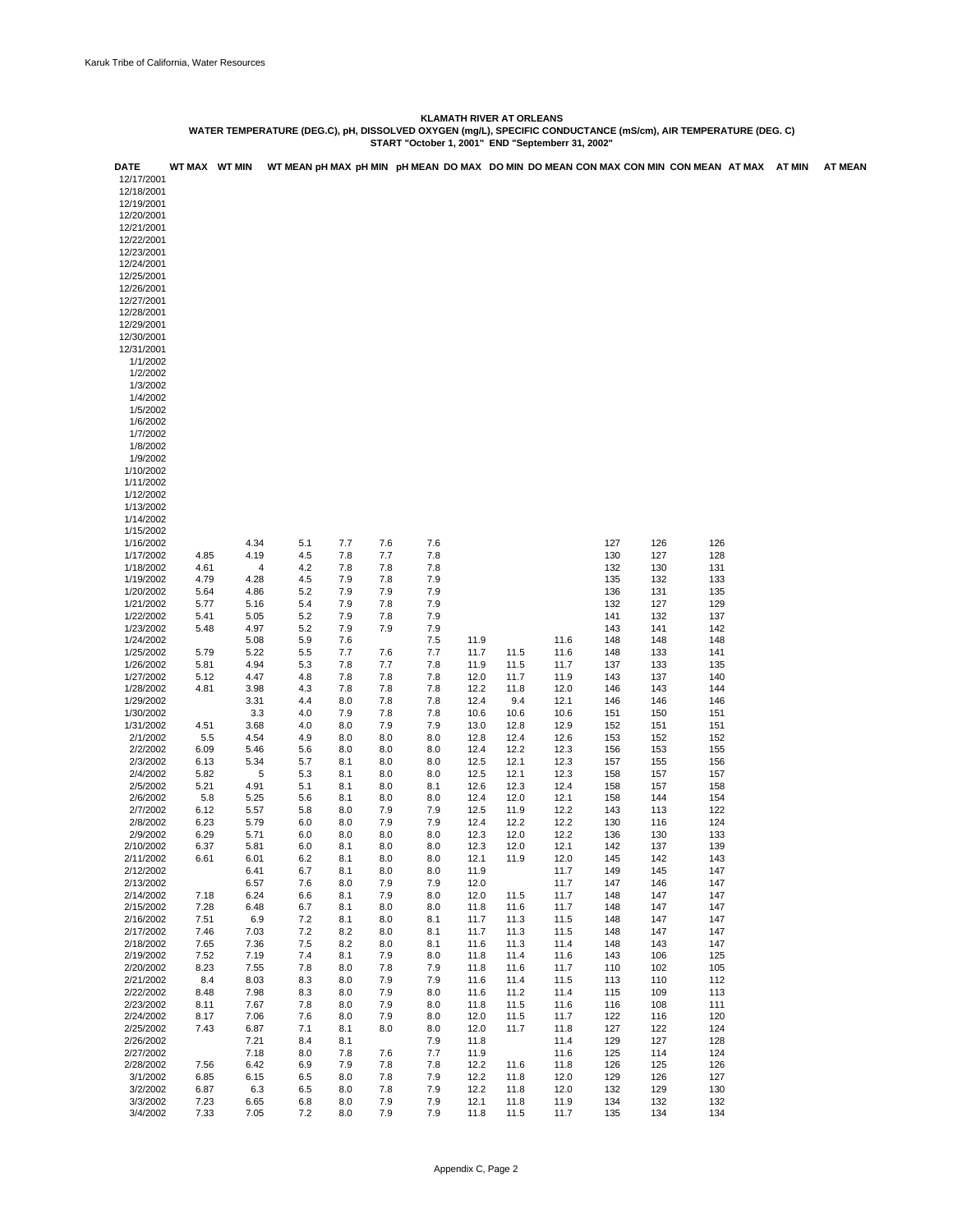| <b>DATE</b>            | WT MAX WT MIN  |                |              |            |            |            |              |              |              |            |            | WT MEAN pH MAX pH MIN pH MEAN DO MAX DO MIN DO MEAN CON MAX CON MIN CON MEAN AT MAX AT MIN |  | <b>AT MEAN</b> |
|------------------------|----------------|----------------|--------------|------------|------------|------------|--------------|--------------|--------------|------------|------------|--------------------------------------------------------------------------------------------|--|----------------|
| 3/5/2002               | 7.53           | 6.95           | 7.2          | 8.0        | 7.9        | 7.9        | 11.8         | 11.4         | 11.6         | 135        | 131        | 133                                                                                        |  |                |
| 3/6/2002               | 7.69           | 7.54           | 7.6          | 8.0        | 7.9        | 7.9        | 11.7         | 11.3         | 11.4         | 131        | 125        | 129                                                                                        |  |                |
| 3/7/2002               | 7.69           | 6.36           | 6.9          | 8.0        | 7.9        | 7.9        | 12.1         | 11.4         | 11.7         | 131        | 125        | 127                                                                                        |  |                |
| 3/8/2002<br>3/9/2002   | 6.8<br>6.14    | 5.79<br>5.72   | 6.1<br>5.8   | 8.0<br>8.0 | 7.9<br>7.9 | 7.9<br>7.9 | 12.2<br>12.1 | 11.8<br>11.9 | 12.0<br>12.0 | 135<br>137 | 131<br>135 | 133<br>136                                                                                 |  |                |
| 3/10/2002              | 7.48           | 6.16           | 6.8          | 8.0        | 7.9        | 8.0        | 12.1         | 11.7         | 11.8         | 137        | 133        | 136                                                                                        |  |                |
| 3/11/2002              | 8.25           |                | 7.5<br>7.7   | 8.0        | 7.9        | 8.0        | 11.7         | 11.5         | 11.6         | 133        | 125        | 130                                                                                        |  |                |
| 3/12/2002              | 8.25           | 7.32           | 7.8          | 8.0        | 7.9        | 8.0        | 11.8         | 11.6         | 11.6         | 124        | 121        | 122                                                                                        |  |                |
| 3/13/2002              |                |                |              |            |            |            |              |              |              |            |            |                                                                                            |  |                |
| 3/14/2002<br>3/15/2002 |                |                |              |            |            |            |              |              |              |            |            |                                                                                            |  |                |
| 3/16/2002              |                |                |              |            |            |            |              |              |              |            |            |                                                                                            |  |                |
| 3/17/2002              |                |                |              |            |            |            |              |              |              |            |            |                                                                                            |  |                |
| 3/18/2002              |                |                |              |            |            |            |              |              |              |            |            |                                                                                            |  |                |
| 3/19/2002              |                |                |              |            |            |            |              |              |              |            |            |                                                                                            |  |                |
| 3/20/2002              |                |                |              |            |            |            |              |              |              |            |            |                                                                                            |  |                |
| 3/21/2002<br>3/22/2002 |                |                |              |            |            |            |              |              |              |            |            |                                                                                            |  |                |
| 3/23/2002              |                |                |              |            |            |            |              |              |              |            |            |                                                                                            |  |                |
| 3/24/2002              |                |                |              |            |            |            |              |              |              |            |            |                                                                                            |  |                |
| 3/25/2002              |                |                |              |            |            |            |              |              |              |            |            |                                                                                            |  |                |
| 3/26/2002              |                |                |              |            |            |            |              |              |              |            |            |                                                                                            |  |                |
| 3/27/2002              |                | 8.91           | 9.9          |            |            |            | 11.8         |              | 11.4         | 149        |            | 145                                                                                        |  |                |
| 3/28/2002              | 10.64          | 9.48           | 9.9          | 8.0        | 7.8        | 7.9        | 11.5         | 11.0         | 11.2         | 149        | 144        | 147                                                                                        |  |                |
| 3/29/2002<br>3/30/2002 | 10.81<br>10.82 | 9.62<br>9.54   | 10.1<br>10.1 | 8.1<br>8.1 | 7.8<br>7.8 | 7.9<br>7.9 | 11.5<br>11.8 | 10.9<br>11.0 | 11.1<br>11.2 | 144<br>140 | 140<br>136 | 142<br>138                                                                                 |  |                |
| 3/31/2002              | 10.75          | 9.59           | 10.1         | 8.1        | 7.9        | 8.0        | 11.4         | 10.8         | 11.0         | 136        | 131        | 134                                                                                        |  |                |
| 4/1/2002               | 11.27          | 10.17          | 10.5         | 8.1        | 7.9        | 8.0        | 11.6         | 10.7         | 11.1         | 131        | 127        | 130                                                                                        |  |                |
| 4/2/2002               | 11.41          | 10.51          | 10.9         | 8.1        | 7.9        | 8.0        | 11.5         | 10.9         | 11.2         | 127        | 115        | 121                                                                                        |  |                |
| 4/3/2002               | 11.42          | 10.59          | 11.0         | 8.1        | 7.9        | 8.0        | 11.5         | 10.9         | 11.2         | 115        | 107        | 112                                                                                        |  |                |
| 4/4/2002               | 11.4           | 10.39          | 10.9         | 8.1        | 7.8        | 7.9        | 11.4         | 11.0         | 11.1         | 107        | 101        | 104                                                                                        |  |                |
| 4/5/2002<br>4/6/2002   | 11.2<br>11.29  | 10.21<br>10.36 | 10.4<br>10.8 | 8.0<br>8.0 | 7.8<br>7.8 | 7.8<br>7.9 | 11.3<br>11.3 | 11.1<br>10.8 | 11.2<br>11.0 | 104<br>107 | 101<br>104 | 103<br>105                                                                                 |  |                |
| 4/7/2002               | 11.22          | 10.44          | 10.8         | 8.0        | 7.8        | 7.9        | 11.2         | 10.8         | 11.0         | 109        | 107        | 108                                                                                        |  |                |
| 4/8/2002               | 11.14          | 10.69          | 10.9         | 8.0        | 7.8        | 7.9        | 11.1         | 10.7         | 10.9         | 110        | 107        | 109                                                                                        |  |                |
| 4/9/2002               | 10.86          | 9.99           | 10.3         | 7.9        | 7.8        | 7.8        | 11.3         | 11.0         | 11.1         | 107        | 99         | 103                                                                                        |  |                |
| 4/10/2002              | 11.07          | 10.29          | 10.5         | 7.9        | 7.6        | 7.7        | 10.8         | 10.6         | 10.8         | 93         | 92         | 92                                                                                         |  |                |
| 4/11/2002              | 11.23          | 10.43          | 10.8         | 8.0        | 7.7        | 7.8        | 10.8         | 10.4         | 10.6         | 92         | 90         | 91                                                                                         |  |                |
| 4/12/2002<br>4/13/2002 | 11.44<br>11.17 | 10.98<br>10.77 | 11.1<br>11.0 | 8.0<br>8.0 | 7.8<br>7.8 | 7.9<br>7.9 | 10.5<br>10.7 | 10.2<br>10.2 | 10.4<br>10.4 | 94<br>93   | 91<br>73   | 93<br>86                                                                                   |  |                |
| 4/14/2002              | 10.79          | 8.87           | 9.8          | 7.8        | 7.7        | 7.8        | 11.1         | 10.6         | 10.8         | 77         | 70         | 74                                                                                         |  |                |
| 4/15/2002              | 8.98           | 7.89           | 8.5          | 7.8        | 7.7        | 7.8        | 11.3         | 11.0         | 11.1         | 84         | 78         | 80                                                                                         |  |                |
| 4/16/2002              | 8.17           | 7.57           | 7.7          | 7.9        | 7.8        | 7.8        | 11.3         | 11.1         | 11.2         | 94         | 85         | 89                                                                                         |  |                |
| 4/17/2002              | 8.66           | 7.89           | 8.2          | 8.0        | 7.8        | 7.9        | 11.3         | 10.9         | 11.1         | 101        | 94         | 97                                                                                         |  |                |
| 4/18/2002<br>4/19/2002 | 9.49           | 8.26           | 8.7<br>9.5   | 8.0<br>8.1 | 7.9<br>7.9 | 7.9<br>8.0 | 11.1<br>10.9 | 10.8         | 10.9<br>10.6 | 106<br>112 | 101<br>107 | 104<br>109                                                                                 |  |                |
| 4/20/2002              | 10.34<br>11.41 | 9.15<br>9.92   | 10.3         | 8.1        | 7.9        | 8.0        | 10.6         | 10.5<br>10.2 | 10.4         | 114        | 112        | 113                                                                                        |  |                |
| 4/21/2002              | 12.21          | 10.76          | 11.2         | 8.1        | 7.9        | 8.0        | 10.4         | 9.9          | 10.1         | 115        | 114        | 115                                                                                        |  |                |
| 4/22/2002              | 12.97          | 11.59          | 12.1         | 8.1        | 7.9        | 8.0        | 10.2         | 9.6          | 9.9          | 116        | 114        | 115                                                                                        |  |                |
| 4/23/2002              | 13.18          | 10.39          | 12.5         | 8.2        | 7.9        | 8.0        | 10.7         | 9.5          | 9.7          | 115        | 112        | 114                                                                                        |  |                |
| 4/24/2002              | 13.04          | 11.78          | 12.2         | 8.0        | 7.8        | 7.9        | 10.7         | 10.5         | 10.6         | 119        | 118        | 119                                                                                        |  |                |
| 4/25/2002<br>4/26/2002 | 13.36<br>12.71 | 12.07<br>11.37 | 12.7<br>12.0 | 8.1<br>8.1 | 7.8<br>7.9 | 7.9<br>8.0 | 10.5<br>10.7 | 10.0<br>10.1 | 10.3<br>10.4 | 119<br>116 | 115<br>115 | 117<br>116                                                                                 |  |                |
| 4/27/2002              | 11.7           | 9.91           | 10.7         | 8.1        | 7.9        | 8.0        | 11.2         | 10.5         | 10.8         | 117        | 116        | 116                                                                                        |  |                |
| 4/28/2002              | 11.07          | 10.16          | 10.6         | 8.1        | 7.9        | 8.0        | 11.0         | 10.6         | 10.8         | 121        | 117        | 119                                                                                        |  |                |
| 4/29/2002              | 11.04          | 9.98           | 10.5         | 8.1        | 7.9        | 8.0        | 11.1         | 10.5         | 10.7         | 121        | 118        | 119                                                                                        |  |                |
| 4/30/2002              | 10.01          | 8.99           | 9.6          | 8.0        |            | 7.9        | 11.5         | 10.8         | 11.0         | 121        | 118        | 119                                                                                        |  |                |
| 5/1/2002               |                |                |              |            |            |            |              |              |              |            |            |                                                                                            |  |                |
| 5/2/2002<br>5/3/2002   |                |                |              |            |            |            |              |              |              |            |            |                                                                                            |  |                |
| 5/4/2002               |                |                |              |            |            |            |              |              |              |            |            |                                                                                            |  |                |
| 5/5/2002               | 15.85          | 12.25          | 12.9         |            | 7.8        | 8.0        |              |              |              | 119        | 118        | 118                                                                                        |  |                |
| 5/6/2002               | 13.56          | 11.66          | 12.5         | 8.1        | 7.8        | 7.9        | 9.8          | 9.2          | 9.5          | 118        | 115        | 117                                                                                        |  |                |
| 5/7/2002               | 12.88          | 11.07          | 11.9         | 8.1        | 7.8        | 7.9        | 10.0         | 9.3          | 9.6          | 117        | 115        | 116                                                                                        |  |                |
| 5/8/2002               | 12.63          | 11.15          | 11.9         | 8.1        | 7.8        | 7.9        | 9.9          | 9.3          | 9.6          | 118        | 117        | 117                                                                                        |  |                |
| 5/9/2002               | 12.66          | 11.31          | 12.0         | 8.1        | 7.8        | 8.0        | 9.8          | 9.3          | 9.6          | 119        | 117        | 118                                                                                        |  |                |
| 5/10/2002<br>5/11/2002 | 13.02<br>13.96 | 11.34<br>12.21 | 12.2<br>12.8 | 8.1<br>8.1 | 7.8<br>7.8 | 7.9<br>8.0 | 9.8<br>9.6   | 9.2<br>9.1   | 9.5<br>9.3   | 121<br>121 | 118<br>120 | 120<br>120                                                                                 |  |                |
| 5/12/2002              | 14.42          | 13.27          | 13.9         | 8.1        | 7.9        | 8.0        | 9.3          | 8.9          | 9.0          | 120        | 116        | 119                                                                                        |  |                |
| 5/13/2002              | 14.27          | 13.07          | 13.5         | 7.9        | 7.8        | 7.8        | 10.4         | 10.2         | 10.3         | 119        | 119        | 119                                                                                        |  |                |
| 5/14/2002              | 14.69          | 13.29          | 14.0         | 8.0        | 7.8        | 7.9        | 10.2         | 9.6          | 10.0         | 120        | 118        | 119                                                                                        |  |                |
| 5/15/2002              | 14.91          | 13.25          | 14.0         | 8.0        | 7.8        | 7.9        | 10.3         | 9.7          | 9.9          | 119        | 116        | 118                                                                                        |  |                |
| 5/16/2002              | 15.06          | 13.6           | 14.3         | 8.0        | 7.8        | 7.9        | 10.2         | 9.6          | 9.9          | 117        | 115        | 116                                                                                        |  |                |
| 5/17/2002<br>5/18/2002 | 15.41<br>14.49 | 14.06<br>13.07 | 14.6<br>13.6 | 8.0<br>8.0 | 7.8<br>7.8 | 7.9<br>7.9 | 10.0<br>10.2 | 9.5<br>9.6   | 9.7<br>9.9   | 116<br>115 | 114<br>114 | 115<br>115                                                                                 |  |                |
| 5/19/2002              | 13.26          | 12.31          | 12.9         | 7.9        | 7.8        | 7.9        | 10.3         | 9.8          | 10.0         | 116        | 115        | 115                                                                                        |  |                |
| 5/20/2002              | 18.08          | 11.87          | 12.5         | 8.1        | 7.7        | 7.8        | 10.7         | 8.8          | 10.5         |            | 116        | 127                                                                                        |  |                |
| 5/21/2002              | 12.95          | 11.39          | 12.1         | 8.0        | 7.8        | 7.8        | 10.7         | 10.3         | 10.5         | 120        | 118        | 118                                                                                        |  |                |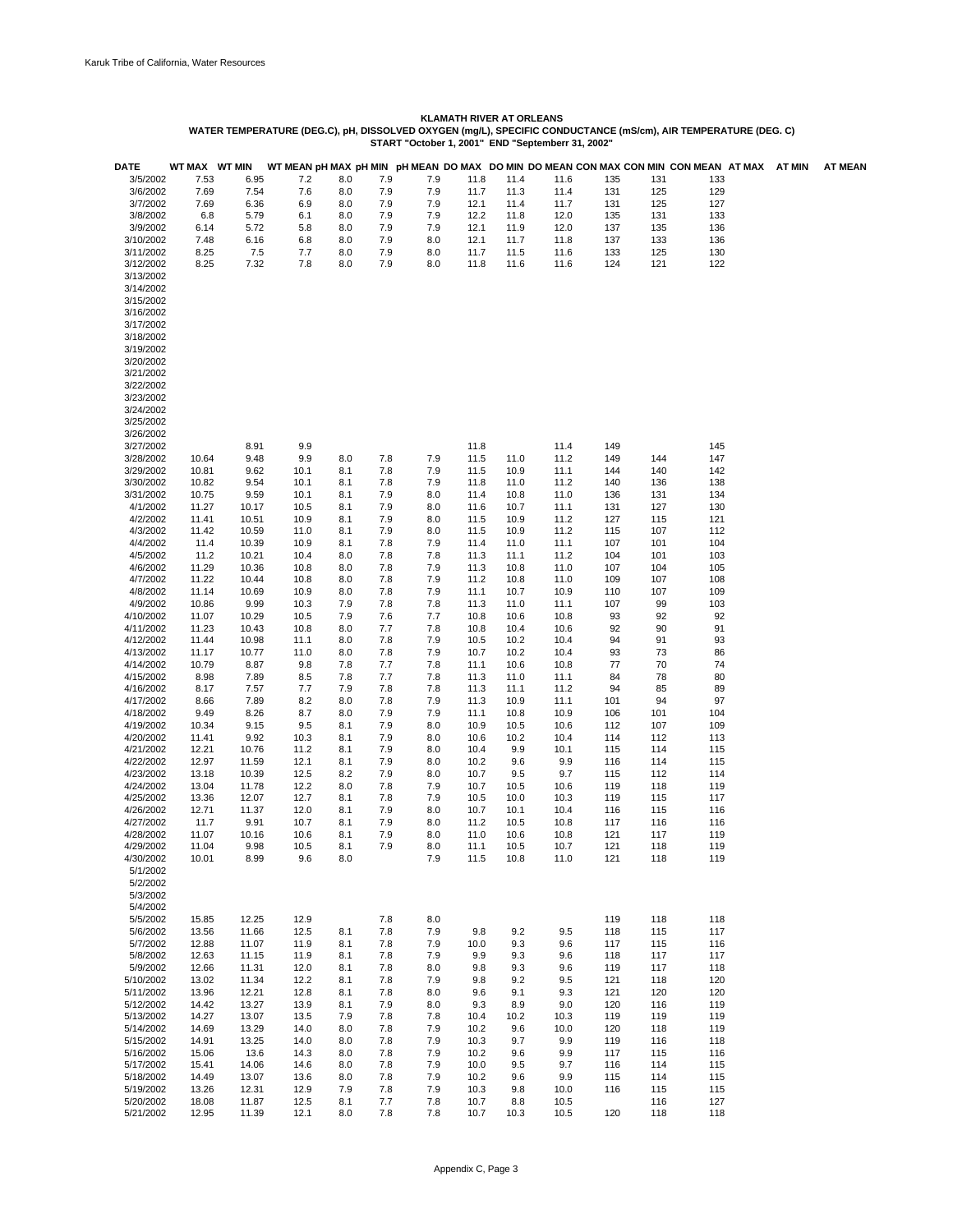| DATE                   | WT MAX WT MIN  |                |              |            |            |            |            |            |            |            |            | WT MEAN pH MAX pH MIN pH MEAN DO MAX DO MIN DO MEAN CON MAX CON MIN CON MEAN AT MAX AT MIN |  | <b>AT MEAN</b> |
|------------------------|----------------|----------------|--------------|------------|------------|------------|------------|------------|------------|------------|------------|--------------------------------------------------------------------------------------------|--|----------------|
| 5/22/2002              | 13.9           | 12.22          | 12.9         | 8.0        | 7.8        | 7.9        | 10.5       | 10.0       | 10.2       | 126        | 120        | 123                                                                                        |  |                |
| 5/23/2002              | 15.08          | 13.24          | 13.9         | 8.1        | 7.9        | 8.0        | 10.1       | 9.7        | 9.9        | 130        | 126        | 128                                                                                        |  |                |
| 5/24/2002<br>5/25/2002 | 15.6<br>16.36  | 14.36<br>14.82 | 15.0<br>15.5 | 8.1<br>8.1 | 7.9<br>7.9 | 8.0<br>8.0 | 9.9<br>9.8 | 9.3<br>9.2 | 9.6<br>9.5 | 131<br>129 | 128<br>123 | 129<br>126                                                                                 |  |                |
| 5/26/2002              | 16.71          | 15.42          | 16.2         | 8.1        | 7.9        | 8.0        | 9.5        | 9.0        | 9.2        | 124        | 121        | 123                                                                                        |  |                |
| 5/27/2002              | 22.38          | 14.55          | 15.9         | 8.0        | 7.8        | 7.9        | 9.9        | 8.2        | 9.6        | 117        | 114        | 116                                                                                        |  |                |
| 5/28/2002              | 16.61          | 15.33          | 15.7         | 8.1        | 7.8        | 7.9        | 9.6        | 9.2        | 9.4        | 114        | 108        | 110                                                                                        |  |                |
| 5/29/2002              | 17.25          | 15.82          | 16.6         | 8.1        | 7.8        | 8.0        | 9.5        | 9.0        | 9.2        | 109        | 103        | 106                                                                                        |  |                |
| 5/30/2002              | 17.77          | 16.39          | 17.1         | 8.1        | 7.9        | 8.0        | 9.3        | 8.8        | 9.0        | 108        | 106        | 107                                                                                        |  |                |
| 5/31/2002              | 17.78          | 16.04          | 16.9         | 8.1        | 7.9        | 8.0        | 9.3        | 8.7        | 9.0        | 108        | 104        | 107                                                                                        |  |                |
| 6/1/2002               | 17.54          | 16.06          | 16.9         | 8.2        | 7.9        | 8.1        | 9.3        | 8.7        | 9.0        | 112        | 105        | 109                                                                                        |  |                |
| 6/2/2002               | 17.68          | 16.19          | 17.2         | 8.2        | 7.9        | 8.1        | 9.0        | 8.6        | 8.8        | 115        | 113        | 114                                                                                        |  |                |
| 6/3/2002               | 18.63          | 15.84          | 16.5         |            | 7.7        | 7.9        | 9.9        | 9.2        | 9.7        | 122        | 120        | 120                                                                                        |  |                |
| 6/4/2002               | 18.53          | 16.8           | 17.5         | 8.0        | 7.7        | 7.9        | 9.5        | 8.8        | 9.2        | 122        | 119        | 121                                                                                        |  |                |
| 6/5/2002               | 18.98          | 17.4           | 18.3         | 8.1        | 7.8        | 7.9        | 9.3        | 8.7        | 9.0        | 121        | 118        | 120                                                                                        |  |                |
| 6/6/2002<br>6/7/2002   | 19.13          | 17.36          | 18.3         | 8.1        | 7.8        | 7.9<br>7.9 | 9.3        | 8.5        | 8.9        | 124        | 120<br>124 | 123<br>126                                                                                 |  |                |
| 6/8/2002               | 18.6<br>17.04  | 15.99<br>14.82 | 17.2<br>15.9 | 8.1<br>8.1 | 7.8<br>7.8 | 7.9        | 9.6<br>9.8 | 8.7<br>8.9 | 9.1<br>9.3 | 126<br>134 | 127        | 129                                                                                        |  |                |
| 6/9/2002               | 16.43          | 14.8           | 15.9         | 8.1        | 7.8        | 8.0        | 9.6        | 8.9        | 9.1        | 137        | 134        | 136                                                                                        |  |                |
| 6/10/2002              | 17.6           | 15.35          | 16.4         | 8.1        | 7.9        | 8.0        | 9.7        | 9.2        | 9.5        | 138        | 138        | 138                                                                                        |  |                |
| 6/11/2002              | 18.9           | 17.28          | 18.0         | 8.2        | 7.9        | 8.0        | 9.4        | 8.5        | 8.9        | 141        | 138        | 139                                                                                        |  |                |
| 6/12/2002              | 19.69          | 18.25          | 19.0         | 8.2        | 7.9        | 8.1        | 9.1        | 8.2        | 8.6        | 141        | 138        | 140                                                                                        |  |                |
| 6/13/2002              | 20.17          | 18.46          | 19.3         | 8.3        | 7.9        | 8.1        | 9.1        | 8.1        | 8.5        | 143        | 138        | 141                                                                                        |  |                |
| 6/14/2002              | 20.03          | 18.35          | 19.2         | 8.3        | 7.9        | 8.1        | 9.0        | 8.1        | 8.5        | 144        | 139        | 142                                                                                        |  |                |
| 6/15/2002              | 19.98          | 18.22          | 19.1         | 8.3        | 7.9        | 8.1        | 9.1        | 8.0        | 8.5        | 144        | 140        | 142                                                                                        |  |                |
| 6/16/2002              | 19.65          | 18.09          | 19.1         | 8.3        | 8.0        | 8.1        | 8.9        | 8.1        | 8.4        | 144        | 140        | 142                                                                                        |  |                |
| 6/17/2002              | 18.33          | 17.03          | 17.5         | 8.1        | 7.8        | 7.9        | 9.4        | 9.1        | 9.3        | 141        | 138        | 140                                                                                        |  |                |
| 6/18/2002              | 18.87          | 17.56          | 18.2         | 8.2        | 7.9        | 8.0        | 9.3        | 8.4        | 8.8        | 138        | 137        | 138                                                                                        |  |                |
| 6/19/2002              | 19.61          | 18.18          | 19.0         | 8.2        | 7.9        | 8.1        | 9.0        | 8.1        | 8.6        | 143        | 138        | 141                                                                                        |  |                |
| 6/20/2002<br>6/21/2002 | 20.04<br>20.45 | 18.56<br>19.11 | 19.4<br>19.9 | 8.3<br>8.3 | 7.9<br>8.0 | 8.1<br>8.1 | 9.0<br>8.9 | 7.9<br>7.9 | 8.4<br>8.3 | 145<br>149 | 142<br>144 | 144<br>147                                                                                 |  |                |
| 6/22/2002              | 20.65          | 19.35          | 20.1         | 8.3        | 8.0        | 8.1        | 8.7        | 7.8        | 8.2        | 149        | 146        | 147                                                                                        |  |                |
| 6/23/2002              | 20.89          | 19.78          | 20.6         | 8.3        | 7.9        | 8.1        | 8.5        | 7.5        | 7.8        | 149        | 146        | 147                                                                                        |  |                |
| 6/24/2002              | 22.82          | 20.59          | 21.2         | 8.3        | 7.8        | 8.1        | 8.9        | 8.4        | 8.7        | 151        | 151        | 151                                                                                        |  |                |
| 6/25/2002              | 22.82          | 21.69          | 22.3         | 8.4        | 7.9        | 8.1        | 8.8        | 7.7        | 8.1        | 152        | 150        | 151                                                                                        |  |                |
| 6/26/2002              | 23.18          | 21.96          | 22.7         | 8.4        | 8.0        | 8.2        | 8.6        | 7.5        | 8.0        | 152        | 150        | 151                                                                                        |  |                |
| 6/27/2002              | 23.09          | 21.83          | 22.6         | 8.4        | 8.0        | 8.2        | 8.5        | 7.5        | 7.9        | 154        | 151        | 152                                                                                        |  |                |
| 6/28/2002              | 22.83          | 21.64          | 22.3         | 8.4        | 8.0        | 8.2        | 8.4        | 7.4        | 7.9        | 156        | 152        | 154                                                                                        |  |                |
| 6/29/2002              | 22.79          | 21.41          | 22.2         | 8.5        | 8.1        | 8.3        | 8.3        | 7.2        | 7.7        | 159        | 155        | 157                                                                                        |  |                |
| 6/30/2002              | 22.68          | 21.61          | 22.4         | 8.5        | 8.1        | 8.3        | 8.3        | 7.0        | 7.4        | 160        | 157        | 158                                                                                        |  |                |
| 7/1/2002               | 22.94          | 18.05          | 22.1         | 8.8        | 8.2        | 8.4        | 9.0        | 8.0        | 8.6        |            | 167        | 179                                                                                        |  |                |
| 7/2/2002               | 23.19          | 21.84          | 22.5         | 8.7        | 8.2        | 8.4        | 9.0        | 7.7        | 8.2        | 171        | 169        | 170                                                                                        |  |                |
| 7/3/2002               | 22.5<br>22.2   | 21.1           | 21.8         | 8.7        | 8.3        | 8.5        | 9.1        | 7.9        | 8.4        | 171        | 170        | 170                                                                                        |  |                |
| 7/4/2002<br>7/5/2002   | 22.24          | 21.19<br>21.24 | 21.8<br>21.8 | 8.7<br>8.7 | 8.3<br>8.3 | 8.5<br>8.5 | 9.1<br>9.0 | 7.8<br>7.7 | 8.4<br>8.3 | 173<br>175 | 171<br>173 | 172<br>174                                                                                 |  |                |
| 7/6/2002               | 22.25          | 21.31          | 21.8         | 8.7        | 8.3        | 8.5        | 8.8        | 7.5        | 8.2        | 177        | 176        | 176                                                                                        |  |                |
| 7/7/2002               | 21.97          | 20.93          | 21.7         | 8.7        | 8.3        | 8.5        | 8.8        | 7.5        | 7.9        | 178        | 177        | 177                                                                                        |  |                |
| 7/8/2002               | 22.41          | 21.29          | 21.8         | 8.7        | 8.1        | 8.2        | 9.1        | 7.7        | 8.7        |            | 177        | 193                                                                                        |  |                |
| 7/9/2002               | 23.36          | 22.43          | 22.8         | 8.5        | 8.1        | 8.3        | 9.1        | 7.4        | 8.1        | 181        | 178        | 181                                                                                        |  |                |
| 7/10/2002              | 24.52          | 23.42          | 23.8         | 8.5        | 8.1        | 8.3        | 8.8        | 7.1        | 7.9        | 184        | 181        | 183                                                                                        |  |                |
| 7/11/2002              | 25.29          | 24.58          | 25.0         | 8.5        | 8.1        | 8.3        | 8.7        | 6.8        | 7.5        | 184        | 183        | 184                                                                                        |  |                |
| 7/12/2002              | 25.7           | 24.74          | 25.2         | 8.5        | 8.1        | 8.3        | 8.3        | 6.9        | 7.5        | 184        | 182        | 183                                                                                        |  |                |
| 7/13/2002              | 25.73          | 24.12          | 24.8         | 8.6        | 8.2        | 8.4        | 8.4        | 6.5        | 7.3        | 183        | 182        | 182                                                                                        |  |                |
| 7/14/2002              | 24.99          | 24.1           | 24.7         | 8.6        | 8.3        | 8.5        | 8.3        | 6.5        | 7.1        | 184        | 182        | 183                                                                                        |  |                |
| 7/15/2002              | 24.94          | 24.03          | 24.4         | 8.5        | 8.2        | 8.3        | 8.4        | 7.2        | 7.9        | 191        | 189        | 190                                                                                        |  |                |
| 7/16/2002              | 24.93          | 23.46          | 24.2         | 8.5        | 8.1        | 8.3        | 8.5        | 7.0        | 7.6        | 192        | 191        | 191                                                                                        |  |                |
| 7/17/2002<br>7/18/2002 | 24.48<br>24.26 | 23.27<br>23.03 | 23.9<br>23.7 | 8.5<br>8.6 | 8.2<br>8.2 | 8.3<br>8.4 | 8.5<br>8.5 | 6.9<br>6.9 | 7.6<br>7.5 | 193<br>195 | 191<br>193 | 192<br>194                                                                                 |  |                |
| 7/19/2002              | 24.59          | 23.34          | 23.9         | 8.6        | 8.3        | 8.4        | 8.3        | 6.7        | 7.4        | 195        | 194        | 195                                                                                        |  |                |
| 7/20/2002              | 25.47          | 24.42          | 24.8         | 8.7        | 8.3        | 8.5        | 8.3        | 6.2        | 7.0        | 195        | 194        | 195                                                                                        |  |                |
| 7/21/2002              | 25.51          | 24.16          | 24.9         | 8.7        | 8.4        | 8.6        | 8.1        | 6.1        | 6.6        | 195        | 193        | 194                                                                                        |  |                |
| 7/22/2002              | 24.85          | 23.46          | 24.1         | 8.6        | 8.1        | 8.3        | 8.7        | 7.3        | 8.1        | 184        | 183        | 184                                                                                        |  |                |
| 7/23/2002              | 24.92          | 23.45          | 24.2         | 8.6        | 8.3        | 8.4        | 8.8        | 6.8        | 7.6        | 185        | 183        | 184                                                                                        |  |                |
| 7/24/2002              | 24.48          | 23.58          | 24.1         | 8.6        | 8.3        | 8.5        | 8.8        | 6.8        | 7.6        | 185        | 184        | 185                                                                                        |  |                |
| 7/25/2002              | 24.62          | 23.79          | 24.3         | 8.7        | 8.4        | 8.5        | 8.7        | 6.6        | 7.5        | 187        | 185        | 186                                                                                        |  |                |
| 7/26/2002              | 24.67          | 23.87          | 24.3         | 8.7        | 8.4        | 8.5        | 8.5        | 6.5        | 7.3        | 187        | 185        | 186                                                                                        |  |                |
| 7/27/2002              | 24.73          | 23.06          | 24.0         | 8.7        | 8.4        | 8.6        | 8.3        | 6.1        | 7.1        | 187        | 185        | 186                                                                                        |  |                |
| 7/28/2002              | 24             | 23.06          | 23.7         | 8.7        | 8.4        | 8.6        | 8.1        | 6.1        | 6.7        | 187        | 186        | 186                                                                                        |  |                |
| 7/29/2002              | 24.15          | 23.21          | 23.5         | 8.6        | 8.3        | 8.4        | 9.1        | 7.1        | 8.1        | 186        | 185        | 186                                                                                        |  |                |
| 7/30/2002              | 24.38          | 23.75          | 24.1         | 8.7        | 8.3        | 8.5        | 9.0        | 6.7        | 7.6        | 188        | 185        | 187                                                                                        |  |                |
| 7/31/2002              | 24.58          | 23.76          | 24.2         | 8.6        | 8.3        | 8.5        | 8.8        | 6.6        | 7.6        | 190        | 188        | 189                                                                                        |  |                |
| 8/1/2002               | 24.62          | 23.61          | 24.1         | 8.7        | 8.3        | 8.5        | 8.9        | 6.6        | 7.5        | 189        | 186        | 187                                                                                        |  |                |
| 8/2/2002<br>8/3/2002   | 24.09<br>22.75 | 22.81<br>20.8  | 23.4<br>21.6 | 8.7<br>8.5 | 8.3        | 8.5<br>8.4 | 8.8<br>8.9 | 6.6<br>7.0 | 7.5<br>7.6 | 187<br>190 | 185<br>184 | 186<br>188                                                                                 |  |                |
| 8/4/2002               | 21.38          | 20.15          | 20.8         | 8.6        | 8.2<br>8.3 | 8.4        | 8.9        | 7.1        | 7.7        | 186        | 184        | 185                                                                                        |  |                |
| 8/5/2002               | 20.42          | 19.82          | 20.1         | 8.4        | 8.1        | 8.3        | 9.4        | 7.8        | 8.6        |            |            |                                                                                            |  |                |
| 8/6/2002               | 20.49          | 19.89          | 20.2         | 8.5        | 8.2        | 8.4        | 9.3        | 7.1        | 8.0        |            |            |                                                                                            |  |                |
| 8/7/2002               | 20.67          | 20.13          | 20.5         | 8.5        | 8.2        | 8.4        | 9.2        | 6.9        | 7.8        |            |            |                                                                                            |  |                |